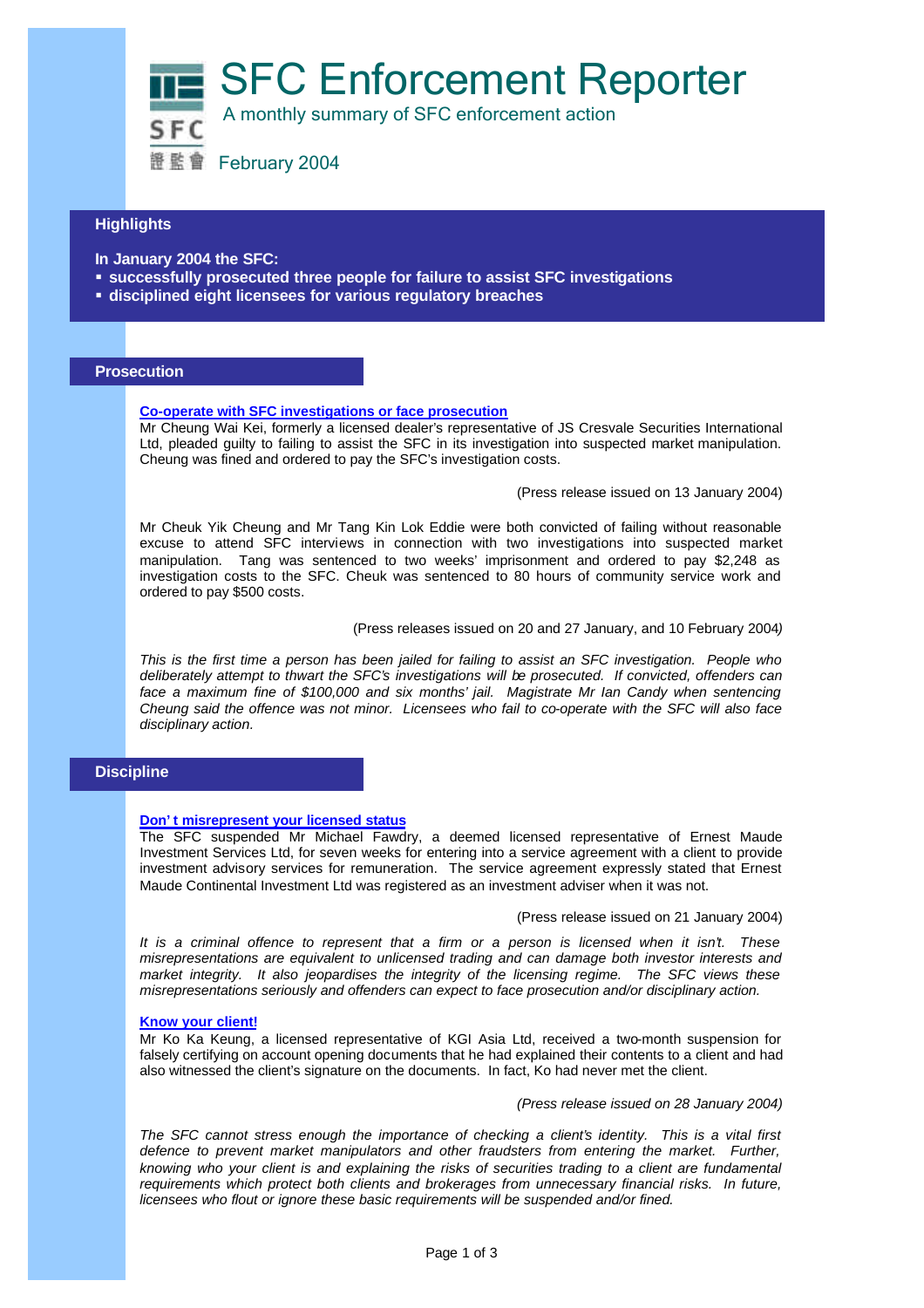SFC Enforcement Reporter



A monthly summary of SFC enforcement action

證監會 February 2004

**Suspension and reprimand for inadequate supervision and internal control failings**

Mr Anthony Yung, a former dealing director of KGI Asia Ltd, failed to adequately and diligently supervise the management of branch operations at KGI. Yung failed to provide clear delineation of responsibilities to a manager employed to supervise one of the branch offices. This allowed one employee to conduct unlicensed activities. Yung also failed to detect these unlicensed activities despite regular visits to the branch office. There was also insufficient control of trading limits and this allowed two client accounts to regularly trade above their limits. The SFC suspended Yung's licence for one month.

The SFC also reprimanded KGI for the lax internal controls over the management of its branch offices described above. In addition, KGI failed to employ any person to supervise the operation of two of its branch offices for several months. When it did employ a manager, the manager was inexperienced and insufficiently trained. Account executives were also given some control as to trading limits based on their own risk assessment. This lacked uniformity, objectivity and supervision.

*(Press releases issued on 8 and 28 January 2004)*

### **More internal control failings**

The SFC reprimanded Gransing Securities Company Ltd and Mr Go Mau Ngai, its licensed representative, for inadequate supervision of staff and inadequate internal controls to prevent unlicensed dealing. This resulted in two unregistered employees at Gransing taking and processing clients' telephone orders. Go was directly responsible for supervising the two employees.

(Press release issued on 2 January 2004)

### **Beware of improper allotment of scrip dividends**

The SFC reprimanded Mr Wong Ching Lau, a licensed representative, for failing to monitor properly the allotment of scrip dividends to the clients of Uni-Crown Investment Ltd. This facilitated the misappropriation of shares by a settlement supervisor. Lau was also found to be partially responsible for Uni-Crown's numerous internal control failings.

(Press release issued on 13 January 2004)

*These cases highlight the importance for brokerages to have sound internal controls and to ensure their staff are properly and diligently supervised. Effective internal controls are fundamental for the detection and prevention of fraud and misconduct by employees. Brokerages should check their internal controls regularly to ensure they continue to remain effective.*

### **Reprimand for inadequate audit trails**

Mr Luk Kwok On, a licensed representative of Stockwell Securities Ltd, was reprimanded for applying with another Stockwell employee for excess rights issue shares in a rights issue of Digital World Holdings Ltd's shares through a client account. Although the client consented to the application, Luk failed to properly record this arrangement with Stockwell. This had the potential to conceal trades from Stockwell and blurred the audit trails for these transactions.

(Press release issued on 5 January 2004)

*Maintaining proper audit trails is important to protect both a licensee and its employer in the event of disputes arising with a client. It also assists in enabling the SFC and other regulatory bodies to reconstruct events and evaluate regulatory compliance during inquiries or investigations. In future, licensees who fail to keep adequate records may be fined.*